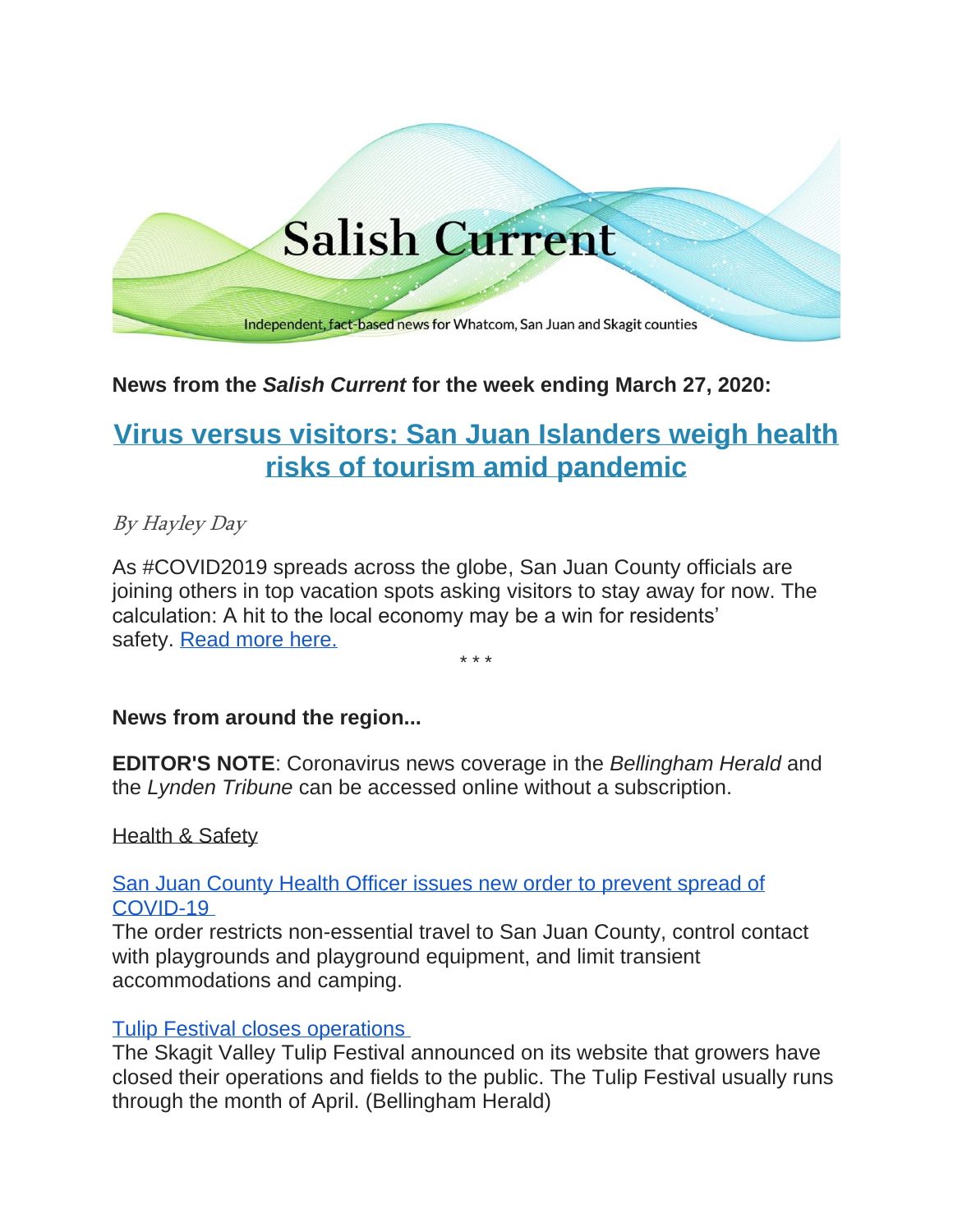# **Education**

[School in Washington is supposed to resume \(remotely\) by Monday. Will it?](https://www.seattletimes.com/education-lab/school-in-washington-is-supposed-to-resume-remotely-by-monday-will-it/) Washington schools have two business days to figure out how they intend to teach the state's roughly 1.1 million students remotely. (Seattle Times)

# **Government**

[Bellingham City Council](https://meetings.cob.org/) and [Whatcom County Council](https://whatcom.legistar.com/Calendar.aspx) meetings can be watched live online and are archived at the city and county websites for ondemand streaming.

# [Canadian official in Seattle: Border officers have discretion over 'essential'](https://www.knkx.org/post/canadian-official-seattle-border-officers-have-discretion-over-essential-travel)  [travel](https://www.knkx.org/post/canadian-official-seattle-border-officers-have-discretion-over-essential-travel)

Canada's Deputy Prime Minister, Chrystia Freeland, said border crossings will be allowed to continue for certain reasons, in communities where it's important for everyday life. (KNKX)

#### [WSF remains on winter schedule](https://orcasissues.com/reminder-wsf-remains-on-winter-schedule/)

Washington State Ferries spring sailing schedule will now tentatively begin on April 26 rather than March 29 due to the coronavirus.

#### [Lummi Island ferry adopts COVID-19 schedule –](https://myferndalenews.com/lummi-island-ferry-adopts-covid-19-schedule_101129/) eliminates fares

The Lummi Island ferry sails under a modified ferry schedule effective March 26th and fares will not be collected. (My Ferndale News)

#### **Commentary**

#### [We are carrying on our mission in this crisis](https://www.lyndentribune.com/community/forum/we-are-carrying-on-our-mission-in-this-crisis/article_f5a1d3c8-6e26-11ea-ba76-93c262633366.html)

Michael D. Lewis, Lynden Tribune publisher, addresses the role of the community paper in providing the latest news and information about the response to the coronavirus.

# **Business**

# [As advertising dries up amid coronavirus shutdown, Washington news outlets](https://www.seattletimes.com/business/local-business/as-advertising-dries-up-amid-coronavirus-shutdown-washington-news-outlets-lay-off-staff/)  [lay off staff](https://www.seattletimes.com/business/local-business/as-advertising-dries-up-amid-coronavirus-shutdown-washington-news-outlets-lay-off-staff/)

Layoffs and furloughs put additional pressure on the remaining reporters and editors. (Seattle Times)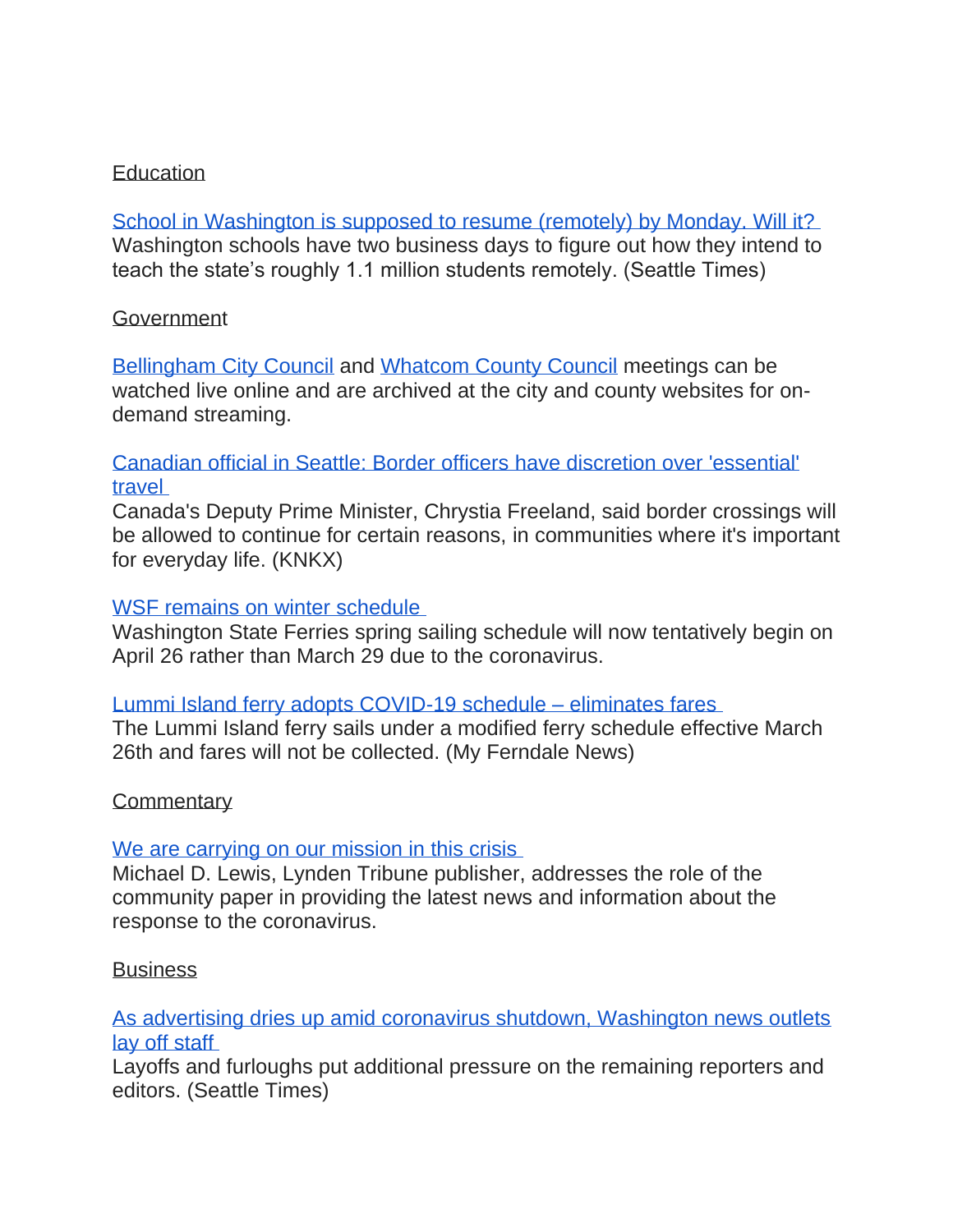# [How local businesses are adjusting to closures caused by COVID-19](https://www.westernfrontonline.com/2020/03/24/how-local-businesses-are-adjusting-to-closures-caused-by-covid-19/)

A sampling of changes and challenges in Bellingham brought about by virus prevention measures. (Western Front)

# [Coronavirus concerns turning Washington's tourist destinations into ghost](https://www.seattletimes.com/seattle-news/coronavirus-concerns-turning-washingtons-tourist-destinations-into-ghost-towns/?utm_source=referral&utm_medium=mobile-app&utm_campaign=ios)  [towns](https://www.seattletimes.com/seattle-news/coronavirus-concerns-turning-washingtons-tourist-destinations-into-ghost-towns/?utm_source=referral&utm_medium=mobile-app&utm_campaign=ios)

The losses are still being calculated, but the anecdotal evidence is overwhelming at all state tourism destinations, from Walla Walla to the San Juan Islands, where officials for more than a week have been asking tourists not to come. (Seattle Times)

*If you like to watch*: [Sustaining Seafood and Communities of the Salish Sea](https://www.youtube.com/watch?v=_2F3wy8GVng&feature=youtu.be) Tele Aadsen, of Nerka Sea-Frozen Salmon, and Jake Hacker, of Aslan Brewing Co. talk about fresh, locally-sourced salmon and seafood. (Northwest Straits Foundation)

#### [Distillery now producing hand sanitizer](https://www.lyndentribune.com/news/distillery-now-producing-hand-sanitizer/article_1e66a1d2-6e25-11ea-8c6b-2789fedd9c67.html)

Probably Shouldn't Distillery in Everson got the go-ahead from the federal government March 17 to begin producing hand sanitizer from the alcohol already on hand in the distillery. (Lynden Tribune)

[Whatcom refinery donations go toward COVID-19 response](https://myferndalenews.com/whatcom-refinery-donations-go-toward-covid-19-response_100932/)

Phillips 66 provided an initial \$60,000 donation, which was matched by BP Cherry Point. (My Ferndale News)

[Superfeet offers 3D printing capacity to help fill medical equipment shortage](https://myferndalenews.com/superfeet-offers-3d-printing-capacity-to-help-fill-medical-equipment-shortage_101026/) Ferndale manufacturer SuperFeet is using their HP MultiJet Fusion 3D printers to set up a manufacturing line to help with the supply of needed equipment to be used in treating people infected by the COVID-19 virus. (My Ferndale News)

[Declining Ridership Due to COVID-19 Brings Change to Amtrak Cascades](https://www.whatcomtalk.com/2020/03/25/declining-ridership-due-to-covid-19-brings-change-to-amtrak-cascades-trains/)  **[Trains](https://www.whatcomtalk.com/2020/03/25/declining-ridership-due-to-covid-19-brings-change-to-amtrak-cascades-trains/)** 

Two daily roundtrips between Seattle and Portland are the only Cascades trains that will continue to operate in Washington. (Whatcom Talk)

[Bankruptcy judge approves McClatchy funding, rejects challenges from](https://www.bellinghamherald.com/news/nation-world/national/article241498911.html)  [government trustee](https://www.bellinghamherald.com/news/nation-world/national/article241498911.html) 

McClatchy, owner of the Bellingham herald, has filed for bankruptcy and issues have arisen about its financial dealings. (Bellingham Herald)